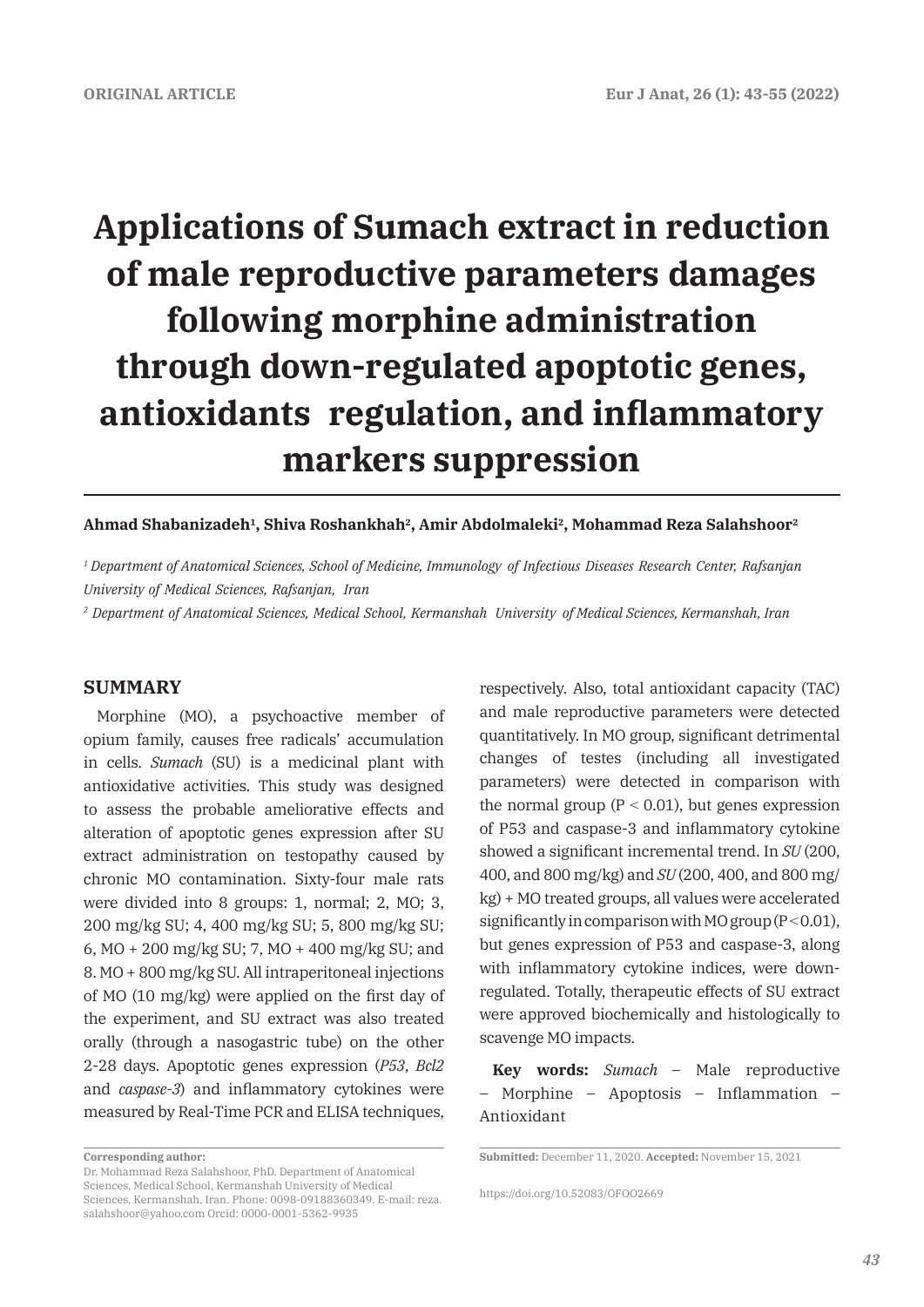## **INTRODUCTION**

Typically, MO is used as an opiate for acute pain medication by direct effects on the nervous system (Jalili et al., 2016). Ward et al. (2020), scientifically proved that opioids could accelerate free radical production in the body to an unhealthy state, which leads to widespread cell death. Mainly, MO is detected as an opioid with damaging consequences on the male sexual system. These adverse effects included hypogonadism, histopathological transitions, and severe sexual hormonal imbalances (Karami et al., 2019). MO disrupts regular spermatogenesis and pituitaryhypothalamic testicular axis (Roshankhah et al., 2017). Apart from demolition effects on either sexual system, apoptosis was also observed on nonsexual cells, including neurons and hepatocytes (Jabari et al., 2019). Chronic consumption of MO can lead to aggregation of free radicals. Regarding MO administration, produced ROS neglect the three-dimensional DNA molecule and membrane organelles (Famitafreshi et al., 2020). In these cases, the intervention of the immune function to stand detrimental effects is often in a slow reaction. Also, there is no absolute therapeutic protection against such irreversible disorders. In this situation, utilization of plant-based antioxidants with lesser side-effects becomes a safe and healthy procedure (Jalili et al., 2019a).

SU is an herb with antioxidant features belonging to *Anacardiaceae* family. This plant generally grows in the mountainous regions of Iran (Gharaei et al., 2013). In traditional medicine, the SU is hired to cure insect bites, hemorrhoids, and colic pain (Shabbir et al., 2012). Anwer et al. (2013), confirmed that the SU is high in tannins and flavonoids as critical sources of antioxidant. Multiple literatures have indicated the hypoglycemic, antitumor, and antioxidant activities of Flavonoids (González et al., 2011). Based on the theoretical hypotheses, hydroalcoholic products of SU improves enzymatic efficacy of cellular antioxidants, including catalase and superoxide dismutase (Ahangarpour al., 2014).

According to the physiology of reproductive system components, any minor changes in structure or role of this organ could cause considerable disruptive results, such as lost fertility or full infertility conditions (Schilit et al., 2020). As was suggested in the previous study, infertility can be seen in more than 50% directly related to men's origins (Ho et al., 2020). Free radicals invade unsaturated fatty acids in cell membranes and trigger intracellular alkylation of protein molecules. They could also provoke necrosis via various mechanisms, including membranous lipid peroxidation and cytoplasmic partial removal of necessary enzymes (Tremellen et al., 2008). Reactive oxygen species (ROS) could arrest cell cycle leading to programmed cell death. Outcomes of this alteration can be more severe in poor-proliferating cells such as spermatozoa (Jalili et al., 2014; Ellis et al., 2016). Although MO administration is extremely common in medications and its adverse reactions on male sexual operation is authorized, also due to the antioxidant quality of SU to eliminate free radicals, this experiment was intended to investigate the potential therapeutic properties of SU on male rat reproductive dysfunction during MO administration.

# **MATERIALS AND METHODS**

#### **SU seed extraction method**

Fresh SU plants were obtained from the local grocery (Javanrood town, Kermanshah, Iran). A botanist (Department of Pharmacognosy, Faculty of Pharmacy, Hamadan Medical Sciences University, Hamadan, Iran, voucher specimen NO. PCT-2037) identified the accuracy of the plant. An automatic grinder was also used to grind dried seeds. Then hydroalcoholic compound was constructed as follows: 300 gr of SU powder was dissolved in 1300 mL of concentrated mixture of water-ethanol. The solution was allowed to stay for 2 days at room temperature and purified by the use of filter paper; then the centrifugation was accompanied (4000 rpm, 15 min). The extract was preserved for potential administration at  $37^{\circ}$ C after withdrawal of supernatant (Ahangarpour et al., 2014).

## **Phytochemical analysis**

Semi-quantitative phytochemical analysis was used based on standard protocols (Treas and Evans, 1989). Ethanol (80%) was percolated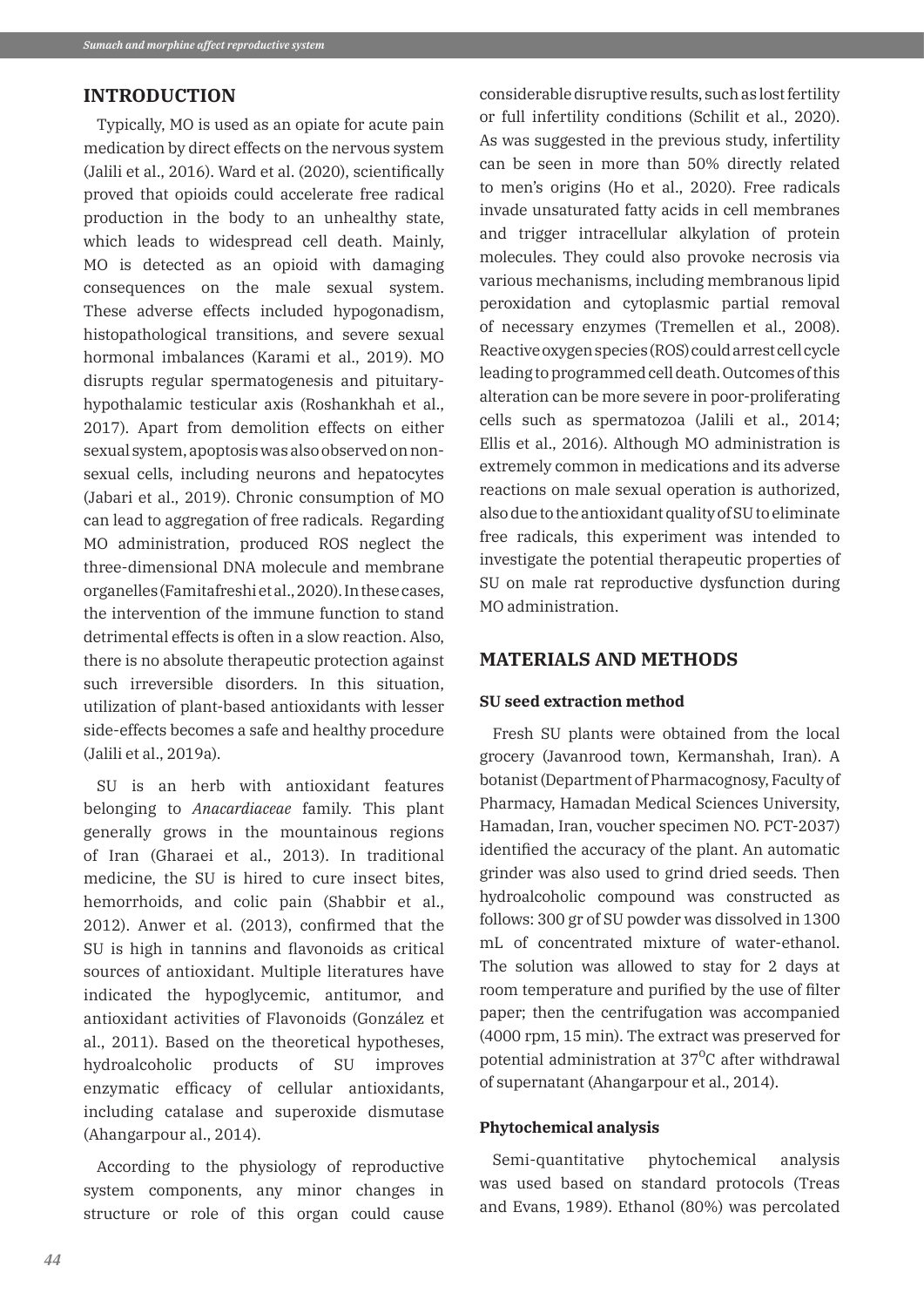with 5 gr of SU powder. Vaporization was then established. TLC on silica gel Merck 60F245 (thickness 0.2 mm) was recruited to identify in 80% of ethanol extract; Liebermann-Burchard as a reagent and hexane/ethyl acetate; 1:1 as a mobile layer for terpenes and sterols (color range was produced after 10 min at 100° C sprayed plate heating) were also provided. Classical acid/ base separation strategies were also established and examined in chloroform/methanol/ammonia solution by TLC as a solvent method for alkaloids. Then, patches were observed by applying Dragendorff 's reagent spry method. TLC was formed in 4:1:5 (top layer) n-butanol/acetic acid/water for flavonoid recognition, and 1% aluminum chloride solution in methanol (under UV, 366 nm) for spot representation. Tannin and saponin recognition was applied by adding 1% gelatin solution and froth analysis separately. In methanol, anthraquinones and phlobatannins were also reported by 10% potassium hydroxide solution (Roshankhah et al., 2020).

# **Antioxidant capacity assessment by 2,2, dipheny l,1, picrylhydrazyl (DPPH)**

DPPH-free radical assay was used to assess antioxidant levels. In reaction among DPPH and an antioxidant agent which provide hydrogen, the DPPH is modified into a reduced state. Color adjustment (deep violet to pale yellow) is recorded using a spectrophotometer. DPPH (200 μl) was added to each dilution. During a half-hour in dark incubation, its emission was documented (517 nm). As a positive control, butylated hydroxytoluene (BHT, a typical antioxidant) with equal concentration was hired. The following method was used for the scavenging of free radicals; AA%= [A0-A1 / A0]100 (A0; DPPH absorption, A1; butylated hydroxytoluene and SU absorption) (Hosseinipour et al., 2019).

## **Animals**

The University's animal house was considered as a center of animal training. Sixty-four male Wistar rats (200-230 gm) were collected. All typical environment requirements were equipped, including 12:12 hour light/dark period and  $22 \pm$ 2°C. This experimental approach was authorized by the ethical committee of the Kermanshah University of Medical Sciences and implemented in line with the National Institution of Health Guide for Laboratory Animals (IR.KUMS.REC.1397.500).

#### **Design and settings**

Sixty-four male Wistar rats were randomly divided into 8 groups (8 rats in each group). The first group (normal) handled with normal saline (resemble experimental groups in quantity (orally); the second group (MO) was handled as an established procedure (injection of 10 mg/kg on first day, followed by 20 mg/kg/day on 2-28 days); the third to fifth groups (SU) were handled with doses of 200, 400 and 800 mg/kg daily for 28 consecutive days; the sixth to eighth groups (MO+SU) were handled with MO followed by daily specific doses of 200, 400 and 800 mg/kg of SU (days 1–28). Oral (nasogastric tube) and injection procedures were handled for SU and MO administration, respectively. MO was treated from 9:45 AM to 10 AM (Ahangarpour et al., 2014; Jalili et al., 2016).

## **Sperm sample preparation**

At the end of the procedure, the animals were anesthetized by intraperitoneal injection of ketamine HCl (100 mg/kg) and Xylazine (70 mg/kg). Blood samples were aspirated by subxiphoid pathway. Samples were placed for 20 min at atmospheric pressure and temperature. They were centrifuged for 10 min at 300 g. For biochemical study, purified blood serum was placed at -70 °C refrigerator. DMEMF12/FBS5% culture medium was used for scrotum dissection. Right testes were used for biochemical assays, and the left were fixed for histopathological evaluations in 10% formalin. A warmed petri dish (37 °C) comprising 10 ml Hank's balanced salt solution was also used for dissection of caudal portion of both samples. Dissolved sperms were used in order to assess sperm parameters (400x) (Roshahnkhah et al., 2017).

### **Histopathological methods**

The left sample was immersed in standard saline and fixed in formaldehyde (10%) for 48 h (right specimen was used for biochemical studies). Five-micrometer cuts of the left testis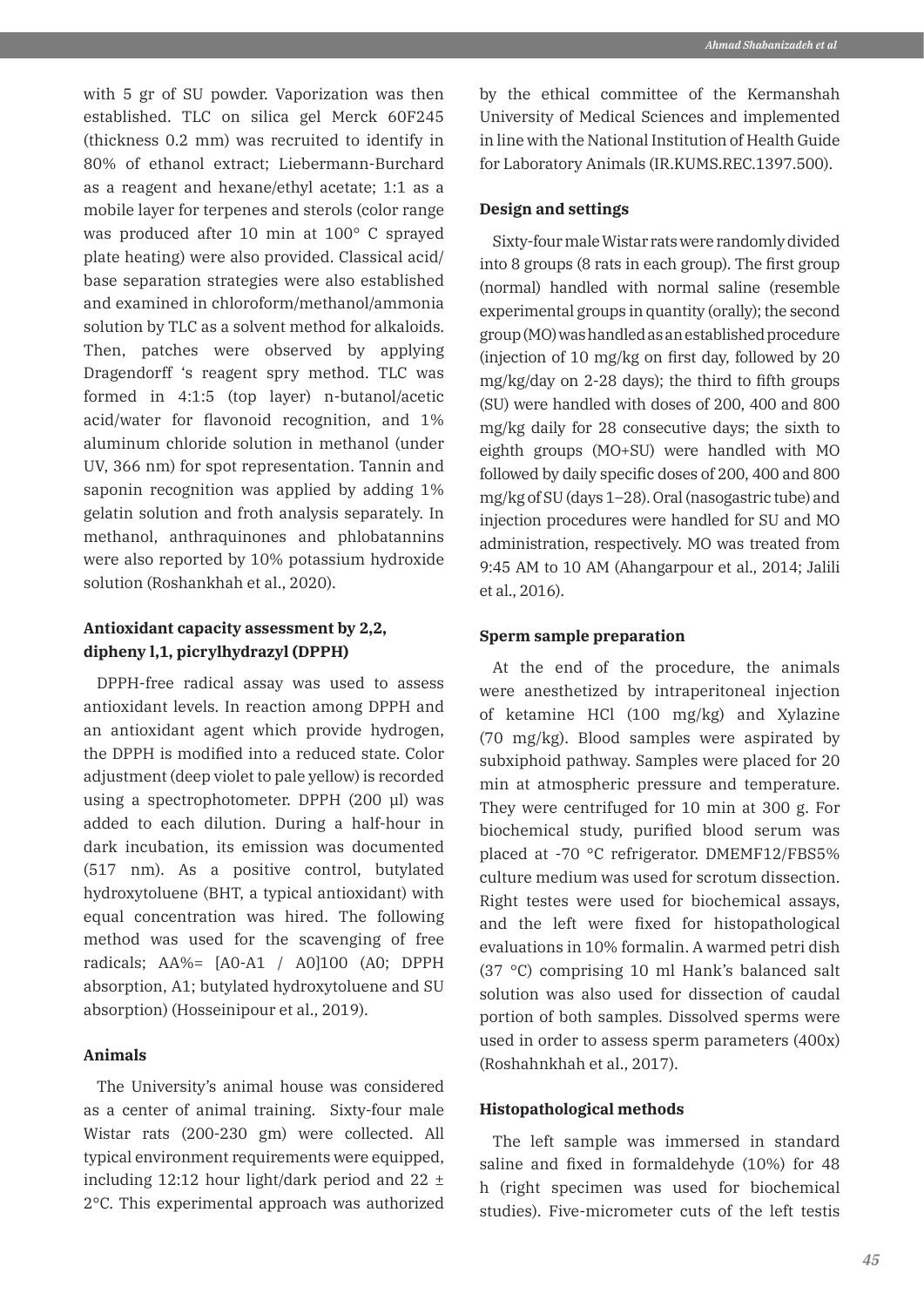were processed using a microtome and stained with hematoxylin and eosin. Histological and GLH morphometric evaluations were treated under light microscopy and recorded by a Motic camera.

#### **Sperm viability**

Eosin penetrated into cells to discriminate between destroyed sperm cells and living ones. 20μl of condensed semen was diluted with the same quantity of eosin staining. 2-5 min later, half of the mixture was moved to a neobar slide culture to determine live (no pink) and dead (cytoplasm-pink) samples (40x). 100 sperm cells were included (from each sample) in 10 imaging fields. Eventually, sperm ratio was reported (Roshankhah et al., 2017).

#### **Progressive sperm motility assessment**

Only progressive movement was regarded as healthy and appropriate sperm motility according to the WHO recommendation (2010). 100 μl sperm storage was imposed on a slide field (Jalili et al., 2014).

#### **Sperm count**

400 μL suspension (sperm) was dissolved in formaldehyde fixative (Sigma; USA) to evaluate sperm count. 15 μL of sample was mounted on a hemocytometer. After 20 minutes, the steady cells were monitored and measured per 250 minor hemocytometer quadrangles (40x magnification). Semen concentration (per  $mm<sup>3</sup>$ ) equated to the sperm count (Jalili et al., 2016).

## **Morphology of sperm cells**

Phenotype of sperms was selected based on sperm in right cauda epididymis. For morphology

assessments, an aliquot of each specimen was used. Later, for a closer evaluation, a light microscope (400x) was employed through Eosin/ nigrosine staining. Overall, 500 spermatozoa were counted on each slide (5000 in each group) (Roshankhah et al., 2017).

#### **GLH morphology evaluation**

Fixed testicular samples were handled for these histological assessments through standard tissue processing, including dehydration, clearing and embedding. Hematoxylin and eosin stained the 5-μm slices. At least 30 frameworks were prepared. GLH evaluation was applied using a Motic camera (Jalili et al., 2016).

# **Strategy of plasma ferric reduction capacity (FRAP)**

In the FRAP approach, the possible capacity of blood plasma to regain ferric ions is stately as a serum TAC index. This procedure required Fe<sup>III</sup> ions. Blue stain was developed when the acid-pH Fe<sup>III</sup>-TPTZ was converted into Fe<sup>III</sup>. Absorption occurred at 500 nm wavelength. TAC levels were also plotted via the default iron sulfate concentration curve (Jalili et al., 2019b).

#### **Sexual hormones examination**

Serum and frozen specimens were used for hormonal assessment. ELISA (Abcam 107555, USA) method examined serum testosterone levels (Jalili et al., 2016).

#### **Real-time PCR**

Real-time PCR was used to examine the gene expression of caspase-3, Bcl2 and p53 [Table 1]. The testis specimen was suspended in liquid

|  |  | Table 1. Real-time PCR primers. |
|--|--|---------------------------------|
|--|--|---------------------------------|

| <b>Primer ID</b> | <b>Primer sequences</b>                                          |  |
|------------------|------------------------------------------------------------------|--|
| GAPDH            | F: 50- AAGCTCATTTCCTGGTATG-30<br>R: 50- CTGCCACAAGAACTAGAGA-30   |  |
| p53              | F:50-AGAGACCGCCGTACAGAAGA-30<br>R:50-GCATGGGCATCCTTTAACTC-30     |  |
| caspase-3        | F: 50-ATGGCGAAATGGAGATGAATA-30<br>R: 50-ACTGCCCATGATGGTTCTGTG-30 |  |
| Bax              | 50-TGG GATGCCTTTGTGGAACT-30<br>R:50-GCATGGCATCCTTTAACTC-30       |  |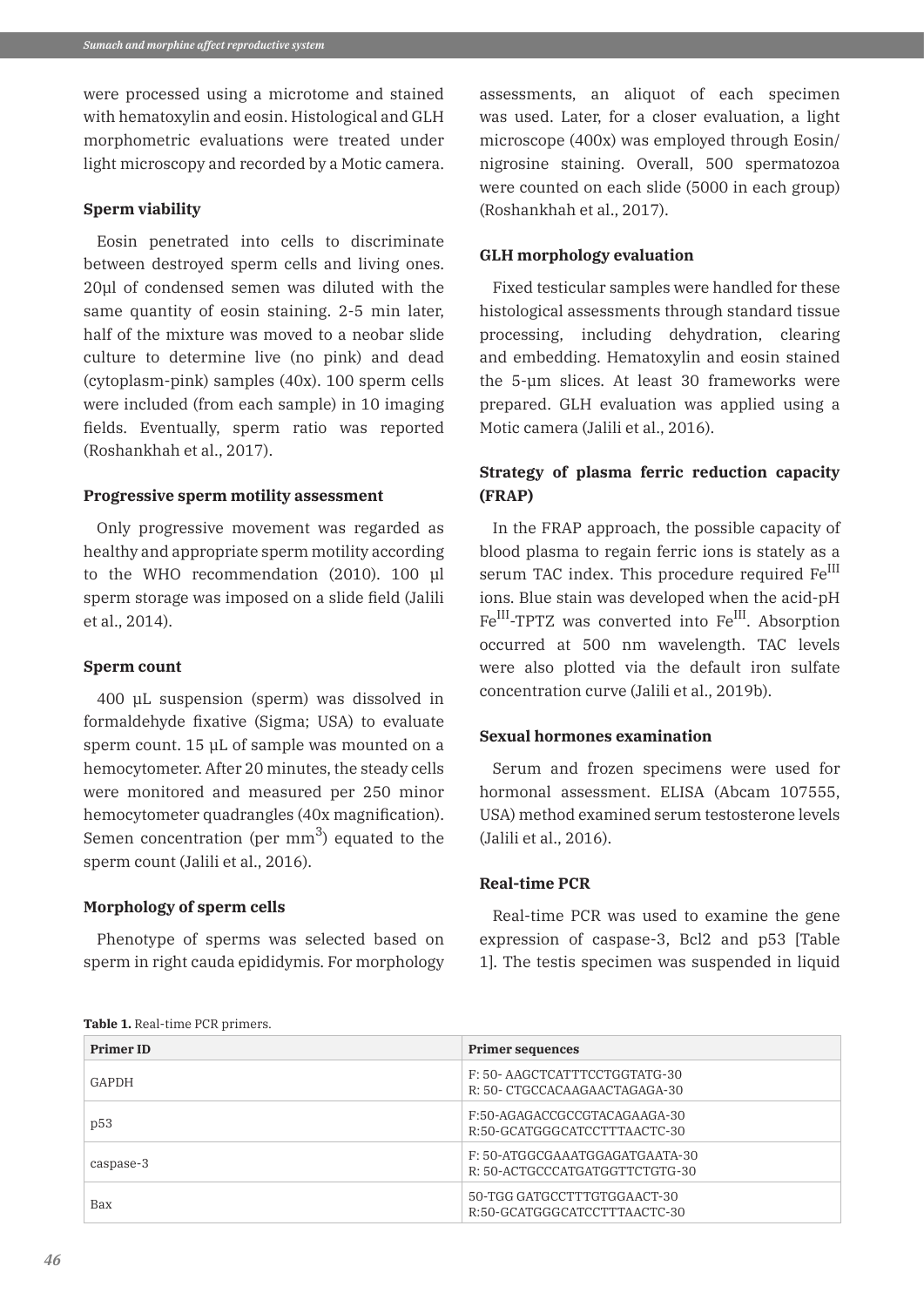nitrogen and stored at -80 °C in a freezer. RNA was extracted with a RNeasy kit (Qiagen), and DNA samples were prepared with a DNase kit (Qiagen). cDNA was developed using cDNA Synthesis Kit (Fermentas). Gene expression rate was calculated using the Maxima SYBR Green (Fermentas) approach (Esfandiari et al., 2014).

## **RESULTS**

#### **Phytochemical screening of SU**

Pharmacologically, the product was formulated in 9‐Octadecenoic acid (Z), methyl ester, Dodecanoic acid, Saponins, and tannins. Natural herbal products were also measured, including flavonoids, Phlobatannins, Anthraquinones, and Phlobatannins (Table 2).

**Table 2.** Phytochemical screening of hydroalcholic extracts of SU.

| <b>Phytochemical tests</b>            | <b>Extract</b> |
|---------------------------------------|----------------|
| Saponins                              | $++$           |
| Flavonoids                            | $++$           |
| Alkaloids                             | $+$            |
| Tannins                               | $++$           |
| Anthraquinones                        | $+$            |
| Phlobatannins                         | $^{+}$         |
| 9-Octadecenoic acid (Z), methyl ester | $++$           |
| Dodecanoic acid                       | $++$           |

+ Mild presence, ++ Strong presence, SU: Sumach

#### **Inflammatory cytokines assessments**

Interleukin 1 beta (IL-1β) (Abcam Cambridge, UK) and tumor necrosis factor-alpha  $(TNF\alpha)$ (Abcam, Cambridge, UK) of testis samples were analyzed using ELISA approach. RIPA (Abcam, Cambridge, UK) lysed full testis proteins and centrifuged at 15,000 g for 30 min. 1:20 supernatants/dilutions ratio was implanted into covered microplates with antibodies to provoke enzyme-substrate interaction. Standard solutions for drawing standard curves were also hired. ELISA kits explored the protein levels in supernatant divisions. Absorbance percentage was measured at 450 nm (Jalili et al., 2019b).

#### **Statistical evaluation**

Kruskal–Wallis was used to assess data normality and variance homogeneity at significance of 0.05. Both data analyzes were conducted using SPSS Statistics ver. 16 (SPSS Inc., Chicago, IL, USA). Variance analysis (ANOVA) was used. Mean ± standard error of mean and P<0.05 were considered to be statistically significant.

## **Sperm viability, motility, count, and morphology**

MO, due to the inhibitory aspects, limited viability, progressive motility, and count of sperms, and even substantially improved typical morphology to pathological form compared to normal category (P < 0.01). Compared to standard group, SU displayed no significant alterations in SU (200, 400, and 800 mg/kg) groups (P  $> 0.05$ ). Furthermore, these parameters were significantly enhanced in both SU (200, 400 and 800 mg/kg) and  $MO + SU(200, 400$  and  $800$  mg/kg) groups compared to MO group (Table 3).

## **GLH**

MO diminished GLH value in the MO group more than the normal group  $(P < 0.01)$ . SU had no significant effects on SU group compared to the control group ( $P > 0.05$ ). In SU (200, 400 and 800 mg/kg) and MO+SU (200, 400 and 800 mg/ kg) groups, the GLH value was slightly higher than in the MO group  $(P < 0.01)$  (Fig. 1). Figure 2 demonstrated the GLH histopathological characteristics.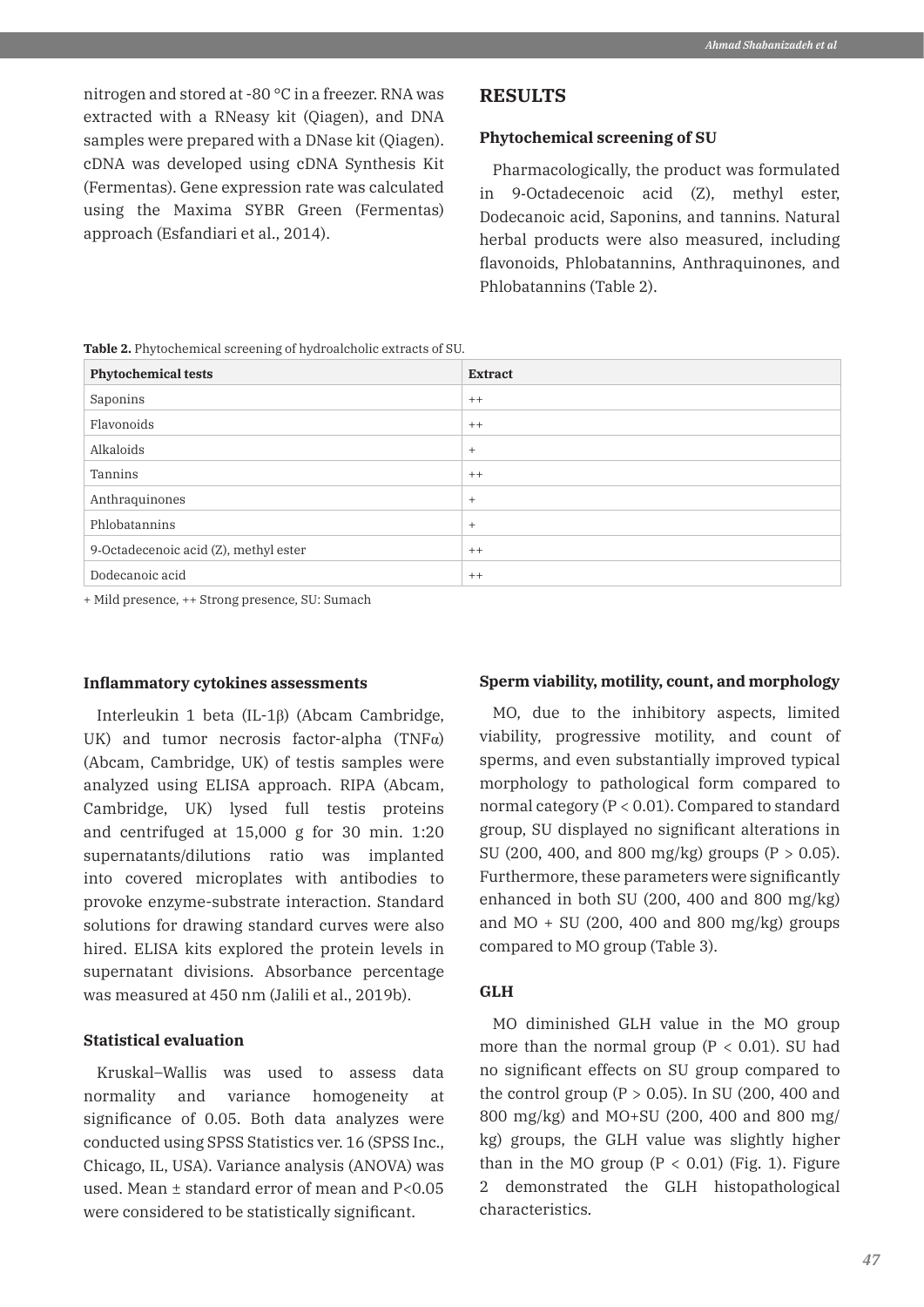| <b>Table 3.</b> Effect of SU and MO on sperm parameters (n=8). |  |
|----------------------------------------------------------------|--|
|----------------------------------------------------------------|--|

| Groups            | Mean of sperm<br>count(106) | Sperm progressive<br>motility $(\%)$ | Sperm viability (%)           | Normal sperm<br>morphology $(\%)$ |
|-------------------|-----------------------------|--------------------------------------|-------------------------------|-----------------------------------|
| Normal            | 93.36±4.64                  | $33.36 \pm 3.10$                     | $91.36 + 6.8$                 | $82.64 + 4.62$                    |
| M <sub>O</sub>    | $41.08 \pm 3.59^*$          | $5.39 + 0.33*$                       | $35.65 + 3.35*$               | $31.83 \pm 2.11^*$                |
| $SU 200$ mg/ $kg$ | 92.64±6.78†                 | $31.34 \pm 3.61$ <sup>+</sup>        | $92.71 \pm 5.18$ <sup>+</sup> | 81.04±3.09†                       |
| $SU 400$ mg/kg    | 94.82±6.77†                 | 35.28±4.71†                          | $90.03 \pm 5.94$              | 78.41±4.64 <sup>+</sup>           |
| $SU 800$ mg/kg    | 93.66±3.91 <sup>+</sup>     | 33.12±4.34†                          | 89.66±6.201                   | 83.64±6.71†                       |
| $MO+SU 200$ mg/kg | 64.71±3.34¶                 | $15.36 \pm 2.82$                     | $62.71 \pm 3.14$              | 59.71±3.32†                       |
| $MO+SU$ 400 mg/kg | 59.55±4.85¶                 | $12.81 \pm 3.43$                     | $60.38 \pm 4.72$              | 59.91±4.02†                       |
| $MO+SU 800$ mg/kg | $58.01 \pm 3.40$            | $12.69 \pm 2.02$                     | $48.71 \pm 3.22$              | 48.09±4.19†                       |

Data presentation as mean  $\pm$  SEM. \* P < 0.01 compared to the normal group.  $\dagger$  P < 0.01 compared to MO group.  $\P$  P < 0.01 compared to the MO group. MO: Morphine, SU: *Sumach*.



**Fig. 1.-** Comparison of GLH in all groups. \*\*Significant reduction in MO group than normal group (P < 0.01). ## Significant differences in SU (200, 400) and 800 mg/kg) groups than MO group (P < 0.01). \$\$ Significant alteration in SU (200, 400 and 800 mg/kg) + MO groups than MO group (P < 0.01). MO: Morphine, SU: Sumach, GLH: Germinal layer height.

## **TAC**

MO reduced TAC serum concentrations in the MO group in comparison with the normal group (P < 0.01). Also, SU elevated TAC levels in both SU ((200, 400 and 800 mg/kg) and MO + SU (200, 400 and 800 mg/kg) groups in comparison with the MO group ( $P < 0.01$ ) (Fig. 3).

#### **Testosterone levels**

MO substantially decreased testosterone levels in the MO group in comparison with the normal group  $(P < 0.01)$ . There were no significant biochemical differences in the SU group if compared to the normal group ( $P > 0.05$ ). Similarly, testosterone in

both SU (200, 400 and 800 mg/kg) and  $MO + SU$ (200, 400 and 800 mg/kg) groups displayed slightly higher amounts than MO  $(P < 0.01)$  (Fig. 4).

### **Gene expression rates**

Up-regulated modifications of apoptotic p53 and caspase-3 genes and down-regulated differences of Bcl2 gene in MO-treated animals were identified as significant  $(P < 0.01)$ . Similarly, a significant down-regulation of p53 and caspase-3 genes and up-regulated Bcl2 apoptotic gene were characterized in all SU doses and MO+SU (200, 400 and 800 mg/kg) groups than MO group (Fig. 5).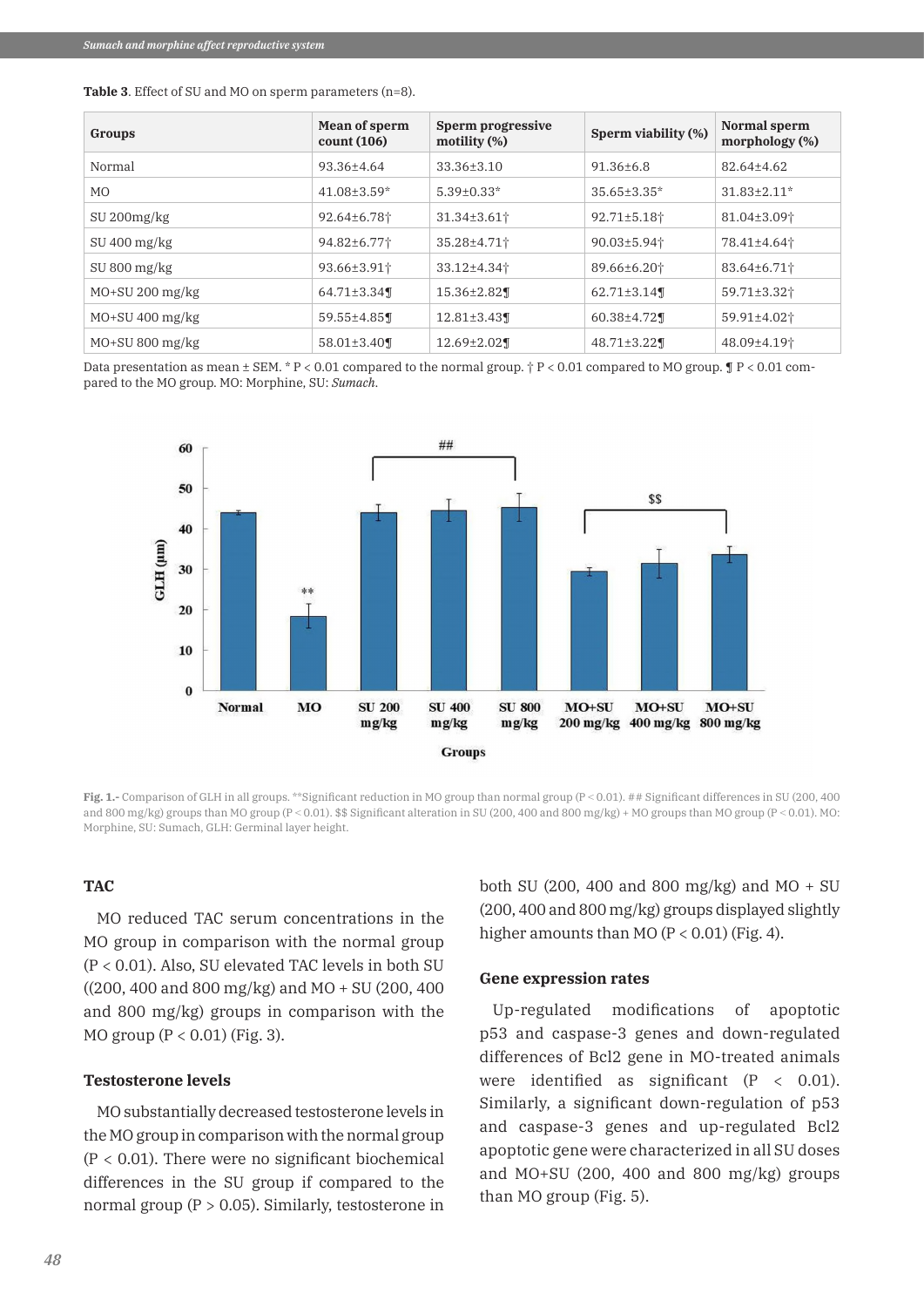

**Fig. 2.-** Effects of MO and SU on GLH value (×40). Healthy GLH structure was detected in groups of **A** (normal), **B** (SU, 800 mg/kg) and **C** (SU + MO, 800 mg/kg). A decreased level in GLH and sperm cells within the seminiferous tubule was observed in MO groups (**D** and **E**). Blue arrows indicated GLH value (decreased in GLH and irregularities in morphology of seminiferous tubule margin); and stars indicate sperm cells. MO: Morphine, SU: *Sumach*, GLH: Germinal layer height.



Fig. 3.- Comparison of TAC among treatment groups. \*\*Significant reduction in MO group compared to normal group (P < 0.01). ##Significant increase in SU (200, 400 and 800 mg/kg) groups compared to MO group (P ˂ 0.01). \$\$ Significant increase in SU (200, 400 and 800 mg/kg) + MO groups compared to MO group (P ˂ 0.01). MO: Morphine, SU: Sumach.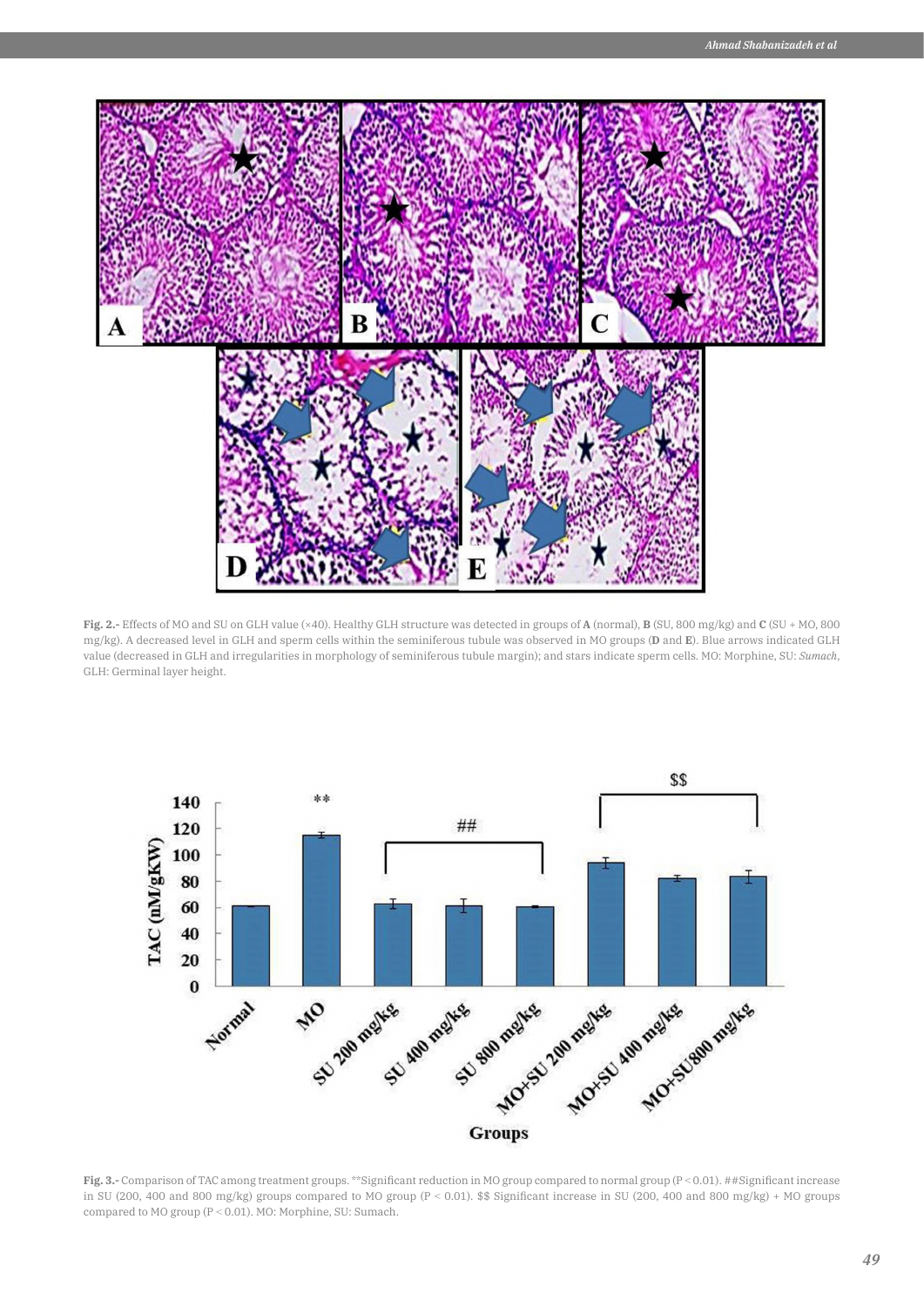

**Fig. 4.-** Comparison of testosterone hormone levels among treatment groups. \*\*Significant decrease in MO group compared to normal group (P ˂ 0.01). ## Significant increase in SU (200, 400 and 800 mg/kg) groups compared to MO group (P < 0.01). \$\$ Significant increase in SU (200, 400 and 800 mg/ kg) + MO groups compared to MO group (P ˂ 0.01). MO: Morphine, SU: Sumach.



**Fig. 5.-** Effects of SU on Caspase 3, p53 and Bcl2 genes expression in normal, MO, and SU (200, 400 and 800 mg/kg) groups. \*\* Statistically significant (P < 0.01) between MO and normal groups. ## Statistically significant (P < 0.01) between SU and MO groups. \$\$ Significant increase in SU (200, 400 and 800 mg/kg) + MO groups compared to MO group (P ˂ 0.01). MO: Morphine, SU: *Sumach.*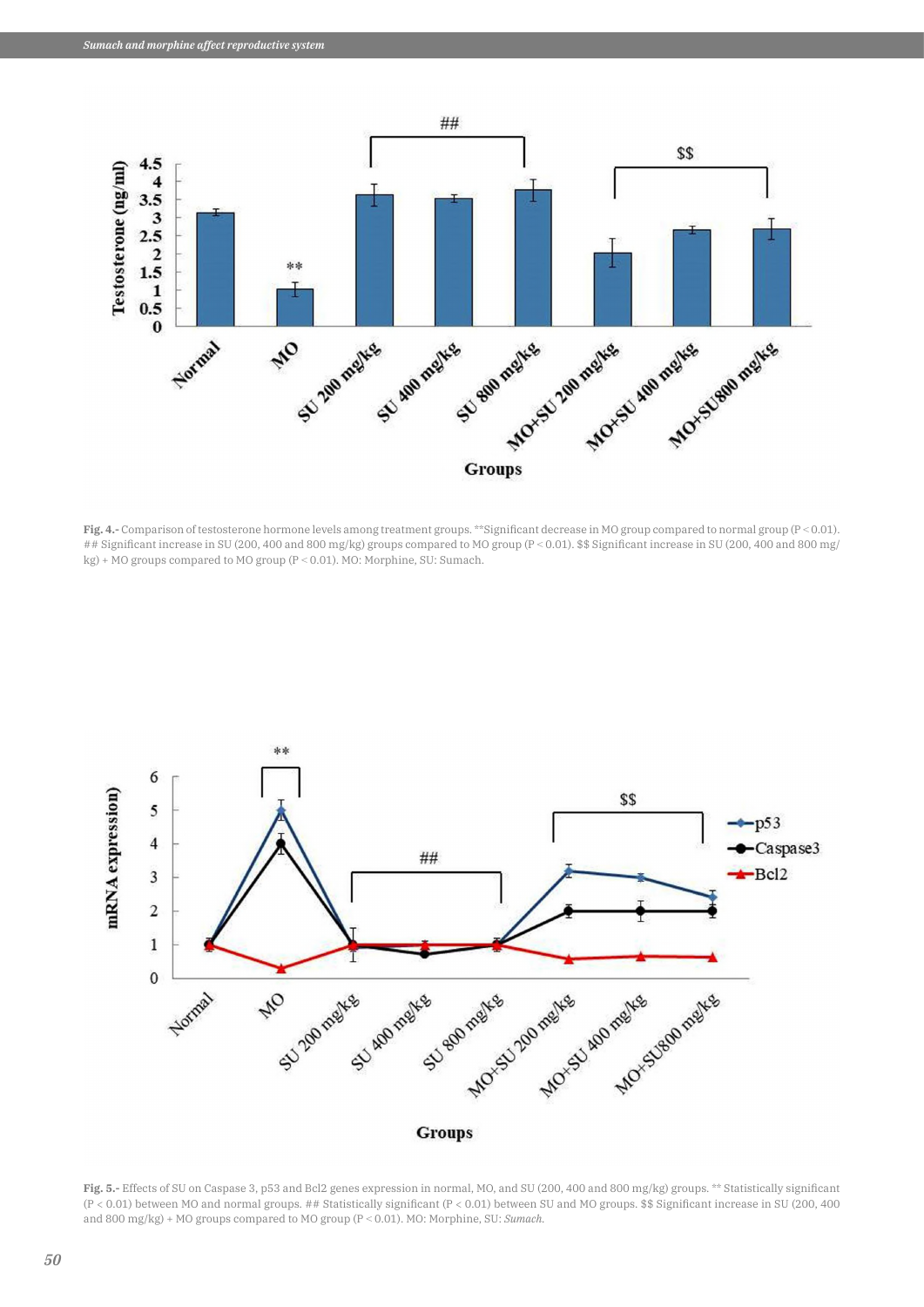#### **Inflammatory cytokines**

In the morphine group, the inflammatory cytokines were elevated significantly if compared to the normal group ( $P < 0.01$ ). No significant variations were observed in inflammatory cytokines in all SU groups, which remained similar to the normal group  $(P > 0.05)$ . Subsequently, multiple doses of SU (200, 400 and 800 mg/kg) in SU and MO+SU (200, 400 and 800 mg/kg) groups exhibited a significant reduction in inflammatory cytokines compared to the MO group  $(P < 0.01)$ (Table 4).

According to the results of this study, there was no significant relationship between various increasing doses of SU and its effects on sperm parameters compared to the MO group. Besides, all doses of SU increased the quality of sperm parameters compared to the MO group. It is noteworthy to state that in the present study, the MO group was compared with the control group, and also the SU+MO groups was compared with MO group. All doses of SU in this group improved the quantity of sperm parameters. This phenomenon suggested that the therapeutic effects of SU are not related to dose. Previous studies on acceleration of

**Table 4**. Effects of MO and SU on testicular levels of TNFα and IL-1β (n=8 for each group).

| Groups            | $TNF\alpha$ (pg/ml)          | IL-1β (pg/ml)                 |
|-------------------|------------------------------|-------------------------------|
| Normal            | 75.88±4.2                    | $102.44 \pm 9.0$              |
| MO.               | $162.34 \pm 9.1^*$           | 222.34±11.4*                  |
| $SU 200$ mg/kg    | $70.71 \pm 5.3$ <sup>+</sup> | 99.82±6.41                    |
| $SU 400$ mg/kg    | $68.08{\pm}4.8$ <sup>†</sup> | 103.71±9.3†                   |
| $SU 800$ mg/kg    | 72.64±4.9 <sup>+</sup>       | $101.34 \pm 8.0$ <sup>+</sup> |
| $MO+SU 200$ mg/kg | $110.82 \pm 8.3$             | $141.83 \pm 7.5$              |
| $MO+SU$ 400 mg/kg | $109.64 \pm 9.2$             | 133.73±10.7¶                  |
| $MO+SU 800$ mg/kg | 99.78 $\pm$ 3.4¶             | $130.83 \pm 8.3$              |

Data presentation as mean  $\pm$  SEM. \* P < 0.01 compared to the normal group.  $\dagger$  P < 0.01 compared to MO group.  $\P$  P < 0.01 compared to the MO group. MO: Morphine, SU: *Sumach*.

## **Hydro-alcoholic extract of SU with antioxidant efficacy**

SU extract demonstrated higher antioxidant capacity in comparison to the standard value of butylates hydroxytoluene (Fig. 6).

## **DISCUSSION**

MO administration creates free radicals which damage male reproductive system leading to minimized sperm parameters index. This harmful transition refers to oxidative characteristics of MO. As suggested previously, the harmful effects of MO could be decreased if it is administered with an antioxidant substance. According to extensive application of MO in medical interventions, the objective of this project was to prevent detrimental symptoms of MO on male reproductive system through an herbal antioxidant.

sperm parameters using other antioxidant plants and morphine showed similar results (Jalili et al., 2016; Salahshoor et al., 2018).

SU has varied benefits from conventional to modern medical sciences. This herb was first known for its abundance in the Western regions of Iran and usage in conventional medicine. Yet, the physiological functions of SU to relieve oxidative effects of MO is now uncertain. Based on the findings of this analysis, SU repelled MO's oxidative impact on sperm parameters. As we know, the male reproductive system is amongst the most important organs affected by free radicals of MO implementation. Furthermore, the SU seems to have inhibition effects on oxidative stress induced by other opioids. Based on significant statistical findings, medical MO intervention could decrease detrimental effects on total serum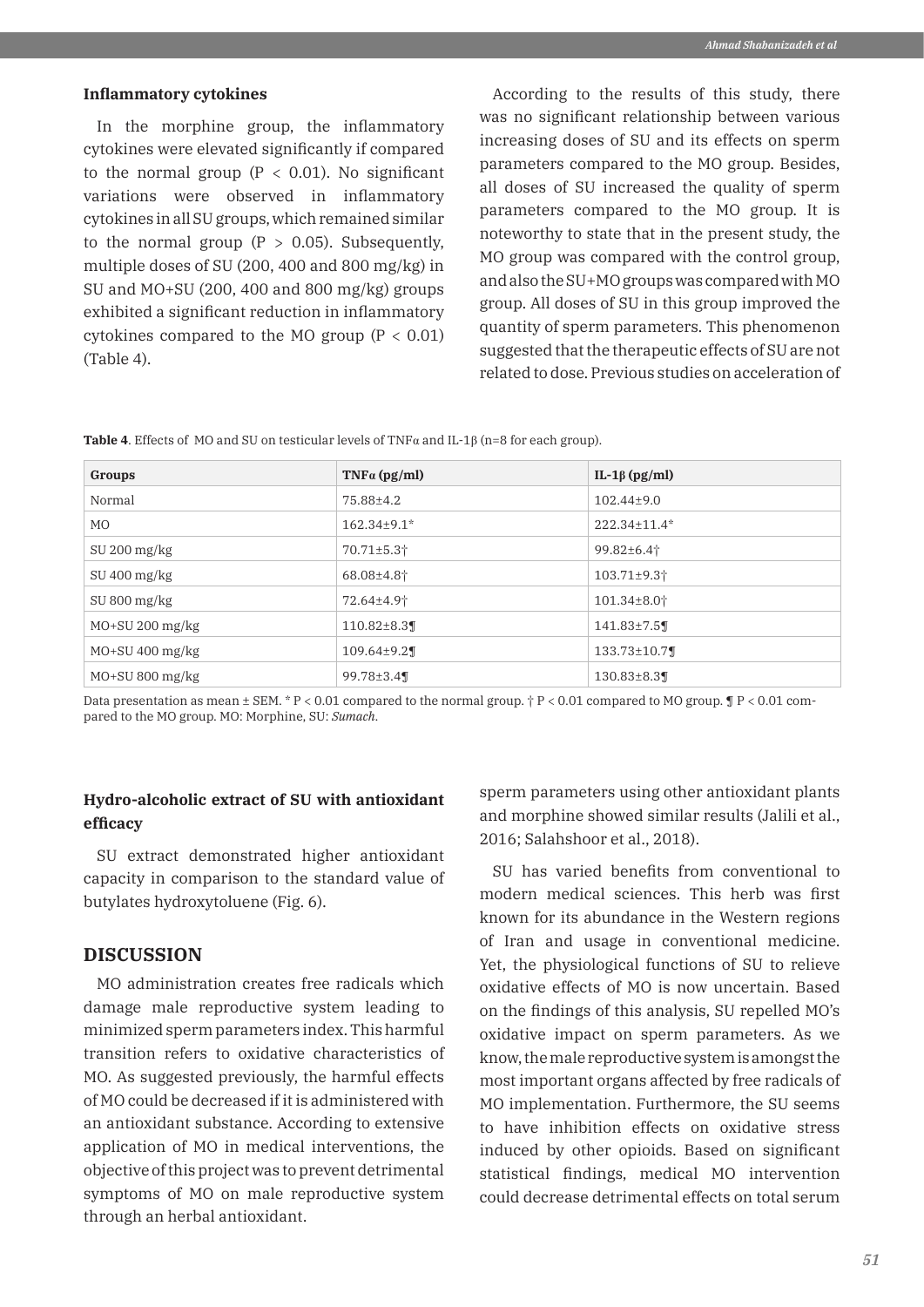antioxidant potential and fertility indices. MO also increased the levels of inflammatory cytokines and apoptotic genes expression (P53 and Caspase 3) in spermatogenic cell lines. Moreover, hydroalcoholic extract of SU increased TAC levels and reproduction parameters in MO+SU (200, 400 and 800 mg/kg) groups by its antioxidant capabilities. In medical researches, MO is recognized as an effective promoter of oxidative stress production, especially in testes. Oxidative stress in reproductive organs induces mitochondrial ROS deposition, lipid peroxidation, and enzyme activity limitation (Jalili et al., 2019a). Tuerxun et al. (2019), in an experimental research, show that MO can stimulate hepatocarcinogenesis process in male rats.

TAC serum levels are considered a guideline for antioxidant levels. In this report, this value was decreased significantly. Whole genetic structures are vulnerable to ROS attacks, including nuclear DNA, mitochondrial DNA, and different cytoplasmic RNA classes. In ROS attack, the vital cellular and mitochondrial activities can also be interrupted, particularly in germ cells (Barroso et al., 2000). Instability of spermatogenesis and cellular and molecular processes could contribute to subfertility or infertility conditions (Houston et al., 2018). As such, all types of spermatogenic lines become vulnerable to free radicals' attacks

(Leisegang et al., 2017). Parallel to our analysis, in an analytical study performed by Khan et al. (2013), it was concluded that MO could theoretically trigger the abnormal ROS level in cells. They reported that deformity, motility, and numbers of sperm cells are affected. Testosterone serum levels were also declined. In the primary ROS attack, the membrane was affected by lipid peroxidation. Also, ROS attacked to protective enzymes in sperm cytoplasm is reported. A large amount of cytoplasm was discarded in spermatogenesis, contributing to a weakened immune system. During ROS attack,  $Ca^{2+}$  channels in smooth endoplasmic retinaculum (SER) is also interrupted. This mechanism reduced sperm motility (Roshankhah et al., 2020). Non-motile sperms often report a decreased glutathione amount in their cytoplasm (Gomez et al., 1998).

Medical evidence has shown that every type of fatty acid oxidation induced by ROS attack can lead to reduced progressive sperm motility (Jalili et al., 2016). As described in the experimental research by Jalili et al. (2014), nicotine-induced oxidative stress can decrease sperm count, fertility index, testosterone level, and sperm motility. SU (200, 400 and 800 mg/kg) and MO+SU (200, 400 and 800 mg/kg) groups displayed a dramatic improvement in sperm parameters if compared to MO group, suggesting antioxidant effects of SU (Kosar et al.,



**Fig. 6.-** Antioxidant activities of different dilutions of hydro-alcoholic extract of SU in comparison with Butylate hydroxytoluene. SU: *Sumach*.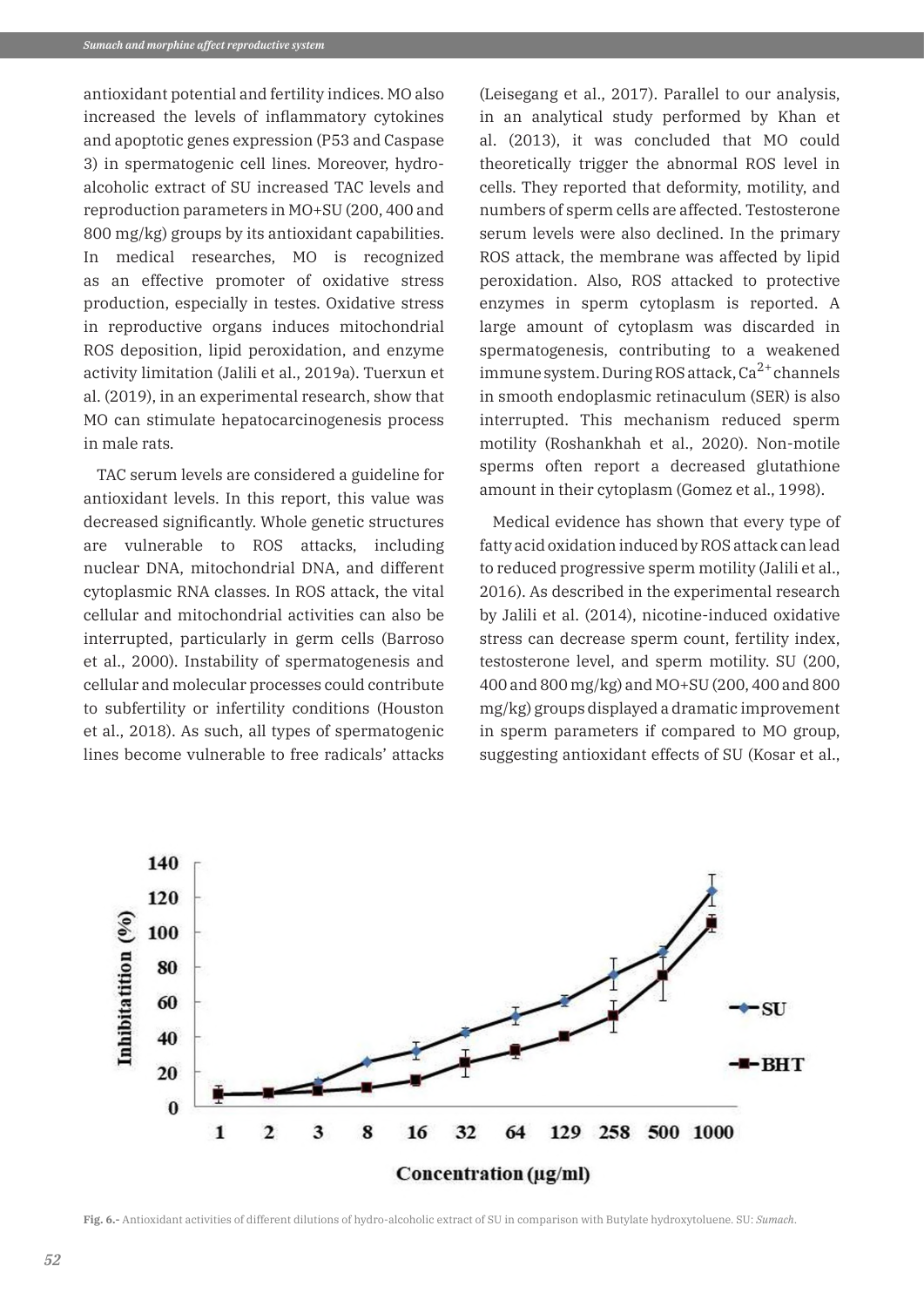2008). Biochemical composition of semen fluid suggested the existence of a strong antioxidant mechanism which compensates for this system's deficiency in sperm with low cytoplasm content (Jalili et al., 2016). In relation to the findings of this research, Ahangarpour et al. (2014), also found that sperm parameters can be elevated in diabetic mice. Salimi et al. (2015), have reported that SU has antioxidant properties on diabetic animals induced by Streptozotocin. SU could disable receptor-alpha co-activator mechanism. This phenomenon triggers adenosine monophosphate protein kinase, and regulate mitochondrial activity (Kahale et al., 2015). TAC levels were higher in SU (200, 400 and 800 mg/kg) and SU  $(200, 400$  and  $800$  mg/kg) + MO groups. In this research, following SU prescription, TAC levels were elevated showing anti-lipid peroxidation and antioxidant effects of SU. Testosterone and GLH levels were also decreased in MO group. Moreover, following implementation of SU (in SU (200, 400 and 800 mg/kg) and MO+SU (200, 400 and 800 mg/kg) groups), the GLH index appears to increase level, presumably based on the presence of Saponins and Flavonoids (Nozza et al., 2020). MO infiltration into intracellular cell-matrix can lead to damage of genetic material, induction of lipid peroxidation, and enzyme deformation (such as superoxide and hydrogen peroxide) (Jalil et ali., 2014). These biological changes, along with alteration of morphological feature,s could cause seminiferous tubules and apoptosis atrophy in specialized cells from germ cells, Sertoli cells, to Leydig cells (Roshankhah et al., 2020). Elevated blood flow is often recorded due to the SU administration (Ahangarpour et al., 2014). Cytochrome-c channels release cellular tumor antigen p53 to regulate the activities of key proapoptotic factors, including Bax, caspases, and endonucleases (Li et al., 2020). MO up-regulates these variables. Based on their intrinsic structure, the cells can escape from oxidants, but this aspect is significantly diminished by the presence of MO (Maher et al., 2020). In spermatogenesis, the apoptotic Fas/FasL cascade is widely used. However, in impaired testes, the caspase-3 and cytochrome-c expression could elevate the apoptotic rate (Wang et al., 2012). As Ibrahim et al. (2019), revealed the same results, the MO

up-regulated caspase-3 genes and apoptosis frequencies.

MO increased expression of inflammatory factors. Experimental animal studies showed a strong link towards NO levels and inflammatory factors in lipopolysaccharide-induced lung damage (Somasundaram et al., 2020). In allergic rhinitis conditions, the concentrations of proinflammatory cytokine were diminished after SU prescription (Gharaei et al., 2020). There is a typical significant correlation among NO, TLRs, and inflammatory cytokines. However, critical role of cell lines in intercellular relationship between certain TLR and pro-inflammatory cytokine cannot be dismissed during inflammation. Equally, we expected a decent positive association between NO and TNFα expression in MO-induced testicular inflammation, and IL-1β, while SU reduced these dysfunctions and irregularities. These outcomes were exacerbated in the report by Jalili and colleagues. They established a relationship between TNFα and IL-6 in Acacetin-induced preventive cascade via antioxidants control in subsequent ischemiareperfusion hepatitis (Roshankhah et al., 2020). The current study is valuable to describe either the IL-1β interaction or this dependency in MO administration and SU inflammation rescue.

## **CONCLUSION**

In this research, SU amplified male infertility or subfertility triggered by MO contact. SU elevated TAC serum level, inflammatory cytokine and testosterone, changed impaired sperm parameters to physiological type, and arrested p53 and Caspase 3 gene expression. Thus, SU can improve the fertility rate or regain male infertility status dependent on natural antioxidants. Besides, further studies on animal models are required to achieve in-depth definitive proof of the molecular relationship between SU and MO, contributing to male reproductive degradation.

#### **ACKNOWLEDGEMENTS**

We gratefully acknowledge the Research Council of Kermanshah University of Medical Sciences for the financial support.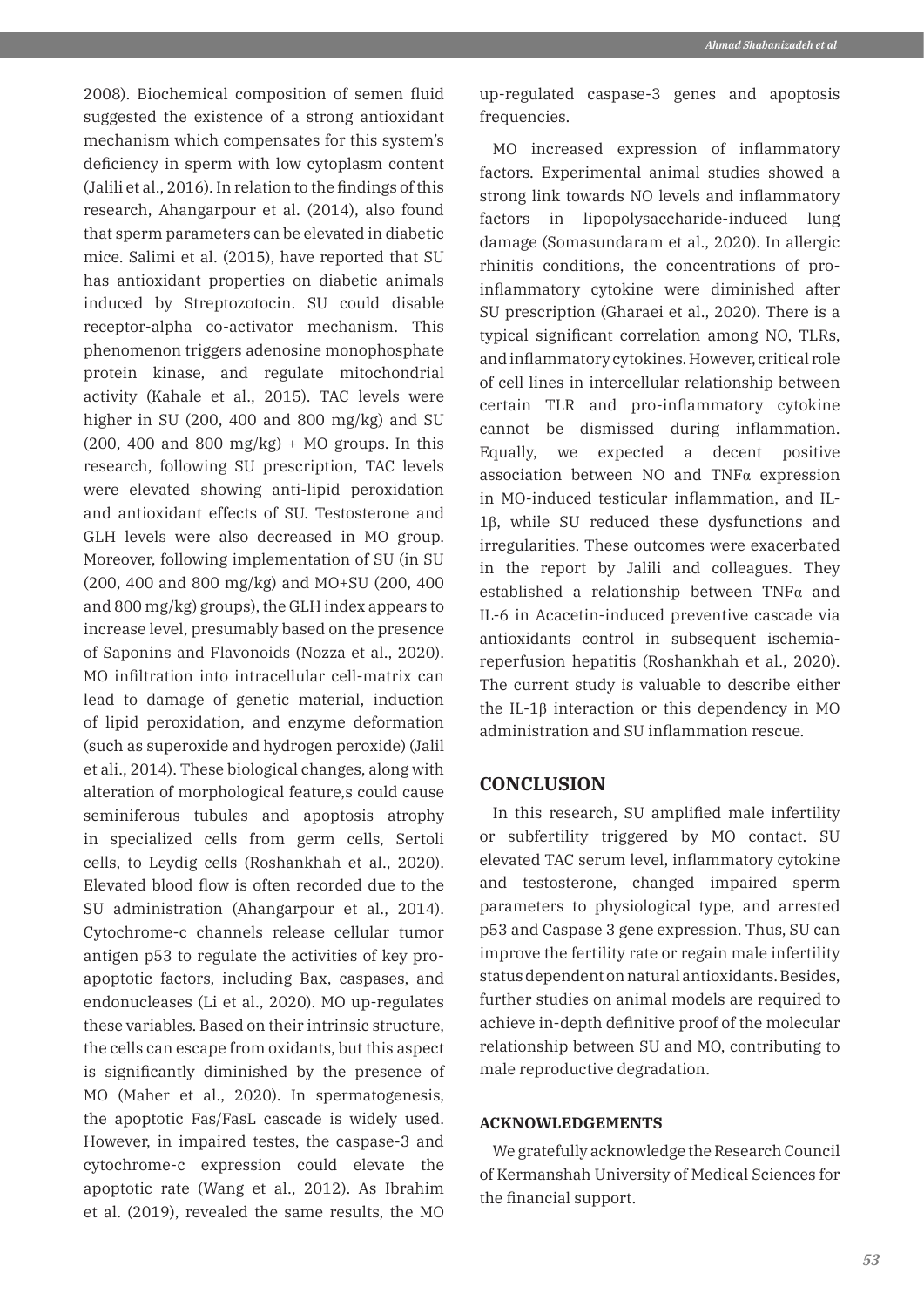# **REFERENCES**

ANWER T, SHARMA M, KHAN G, IQBAL M, ALI MS, ALAM MS, SAFHI MM, GUPTA N (2013) Rhus coriaria ameliorates insulin resistance in non-insulin-dependent diabetes mellitus (NIDDM) rats. *Acta Pol Pharm*, 70: 861-867.

AHANGARPOUR A, OROOJAN AA, HEIDARI H, EHSAN G, RASHIDI NOOSHABADI MR (2014) Effects of hydro-alcoholic extract of Rhus coriaria (Sumac) seeds on reproductive complications of nicotinamidestreptozotocin induced type-2 diabetes in male mice. *World J Men's Health*, 32: 151-158.

BARROSO G, MORSHEDI M, OEHNINGER S (2000) Analysis of DNA fragmentation, plasma membrane translocation of phosphatidylserine and oxidative stress in human spermatozoa. *Hum Reprod*, 15: 1338- 1344.

ESFANDIARI E, ROSHANKHAH S, MARDANI M, HASHEMIBENI B, NAGHSH E, KAZEMI M, SALAHSHOOR M (2014) The effect of high frequency electric field on enhancement of chondrogenesis in human adipose-derived stem cells. *Iran J Basic Med Sci*, 17: 571-576.

ELLIS A, GRACE PM, WIESELER J, FAVRET J, SPRINGER K, SKARDA B, AYALA M, HUTCHINSON MR, FALCI S, RICE KC, MAIER SF (2016) Morphine amplifies mechanical allodynia via TLR4 in a rat model of spinal cord injury. *Brain Behav Immun*, 58: 348-356.

FAMITAFRESHI H, KARIMIAN M (2020) Reduction of anxiety level is associated with an oxidative-stress imbalance in the hippocampus in morphine administration period in male rats. *J Addict Dis*, 38: 1-7.

GHARAEI A, SHAFIE M, MIRDAR HARIJANI J, HASANEIN P, ARSHADI A (2020) Immune responses and haematological parameters changes of rainbow trout (Oncorhynchus mykiss) under effects of dietary administration of Sumac (*Rhus coriaria* L.). *J Agr Sci Tech*, 22: 173-186.

GHARAEI A, KHAJEH M, GHAFFARI M, CHOOPANI A (2013) Iranian Rhus coriaria (sumac) essential oils extraction. *TEOP*, 16: 270-273.

GONZÁLEZ R, BALLESTER I, LÓPEZ-POSADAS R, SUÁREZ MD, ZARZUELO A, MARTINEZ-AUGUSTIN O, MEDINA FS (2011) Effects of flavonoids and other polyphenols on inflammation. *Crit Rev Food Sci Nutr*, 51: 331-362.

GOMEZ E, IRVINE D, AITKEN R (1998) Evaluation of a spectrophotometric assay for the measurement of malondialdehyde and 4-hydroxyalkenals in human spermatozoa: relationships with semen quality and sperm function. *Int J Androl*, 21: 81-94.

HO TT, LE MT, TRUONG QV, NGUYEN VQ, CAO NT (2020) Psychological burden in couples with infertility and its association with sexual dysfunction. *Sexual Dis*, 38: 1-8.

HOSSEINIPOUR M, GOODARZI N, BAKHTIARI M (2019) Protective efficiency of Ashrasi date palm hydro-alcoholic extract against diabetes‐induced testicular toxicity: A biochemical and stereological study. *Andrologia*, 51: e13420.

HOUSTON BJ, NIXON B, MARTIN JH, DE IULIIS GN, TRIGG NA, BROMFIELD EG, MCEWAN KE, AITKEN RJ (2018) Heat exposure induces oxidative stress and DNA damage in the male germ line. *Biol Reprod*, 98: 593-606.

IBRAHIM MA, SALAH-ELDIN AE (2019) Chronic addiction to tramadol and withdrawal effect on the spermatogenesis and testicular tissues in adult male albino rats. *Pharmacology*, 103: 202-211.

JABARI J, GHAFFARIFAR F, HORTON J, DALIMI A, SHARIFI Z (2019) Evaluation of morphine with imiquimod as opioid growth factor receptor or nalmefene as opioid blocking drug on leishmaniasis caused by leishmania major in vitro. *Iran J Parasitol*, 14: 394-406.

JALILI C, KHANI F, SALAHSHOOR MR, ROSHANKHAH SH (2014) Protective effect of curcumin against nicotine-induced damage on reproductive parameters in male mice. *Int J Morphol*, 32: 844-849.

JALILI C, AHMADI S, ROSHANKHAH S, SALAHSHOOR M (2016) Preventing effect of Genistein on reproductive parameter and serum nitric oxide levels in morphine-treated mice. *Int J Reprod BioMed*, 14: 95-102.

JALILI C, ROSHANKHAH S, JALALI A, SALAHSHOOR MR (2019a) Hepatoprotective activity of royal jelly on mercuric chloride–induced damage model in rats. *J Rep Pharma Sci*, 8: 181-187.

JALILI C, AKHSHI N, RAISSI F, SHIRAVI A, ALVANI A, VAEZI G, NEDAEI SE, GHANBARI A (2019b) Acacetin alleviates hepatitis following renal ischemia–reperfusion male Balb/C mice by antioxidants regulation and inflammatory markers suppression. *J Invest Surg*, 31: 1-8.

KHAN S, TELANG A, MALIK J (2013) Arsenic-induced oxidative stress, apoptosis and alterations in testicular steroidogenesis and spermatogenesis in Wistar rats: ameliorative effect of curcumin. *Wudpecker J Pharm Pharmocol*, 2: 33-48.

KOSAR M, BOZAN B, TEMELLI F, BASER KH (2007) Antioxidant activity and phenolic composition of sumac (Rhus coriaria L.) extracts. *Food Chem*, 103: 952-959.

KAHALE KH, TRANCHANT C, PAKZAD S, FARHAT AG (2015) Effect of sumac spice, Turkish coffee and yerba mate tea on the postprandial glycemic response to Lebanese mankoucheh. *Nutr Food Sci*, 11: 22-31.

KARAMI M, JAFARPOUR M, JALALI NADOUSHAN M (2019) Interaction of sulpiride with morphine in induction of male rat infertility. *J Basic Clin Pathophysiol*, 7: 6-11.

LI L, HAN X, GAO Y, DIAO Q, XIAO Y (2020) Ethanol extract of Gynura bicolor (GB) protects against UVB-induced photodamage of skin by inhibiting P53-mediated Bcl-2/BAX/Caspase-3 apoptosis pathway. *Arch Dermatol Res*, 312: 41-49.

LEISEGANG K, HENKEL R, AGARWAL A (2017) Redox regulation of fertility in aging male and the role of antioxidants: a savior or stressor. *Curr Pharm Design*, 23: 4438-4450.

MAHER DP, WALIA D, HELLER NM (2020) Morphine decreases the function of primary human natural killer cells by both TLR4 and opioid receptor signaling. *Brain Behav Immun*, 83: 298-302.

NOZZA E, MELZI G, MARABINI L, MARINOVICH M, PIAZZA S, KHALILPOUR S, DELL'AGLI M, SANGIOVANNI E (2020) Rhus coriaria L. fruit extract prevents UV-A-induced genotoxicity and oxidative injury in human microvascular endothelial cells. *Antioxidants*, 9: 292-299.

ROSHANKHAH SH, SALAHSHOOR MR, ARYANFAR S, JALILI F, SOHRABIL M, JALILI C (2017) Effects of curcumin on sperm parameters abnormalities induced by morphine in rat. *J Med Biomed Sci*, 6: 1-10.

ROSHANKHAH S, GHOLAMI MR, SALAHSHOOR MR (2020) Evaluation of male infertility treatment following Rhus coriaria extract administration on rats exposed to morphine. *Mol Biol Rep*, 23: 1-9.

SALIMI Z, ESKANDARY A, HEADARI R, NEJATI V, MORADI M, KALHORI Z (2015) Antioxidant effect of aqueous extract of sumac (Rhus coriaria L.) in the alloxan-induced diabetic rats. *Indian J Physiol Pharmacol*, 59: 87-93.

SHABBIR A (2012) Rhus coriaria linn, a plant of medicinal, nutritional and industrial importance: a review. *J Anim Plant Sci*, 22: 505-512.

SCHILIT SL, MENON S, FRIEDRICH C, KAMMIN T, WILCH E, HANSCOM C, JIANG S, KLIESCH S, TALKOWSKI ME, TÜTTELMANN F, MACQUEEN AJ (2020) SYCP2 translocation-mediated dysregulation and frameshift variants cause human male infertility. *J Hum Genet*, 106: 41-57.

SOMASUNDARAM V, GILMORE AC, BASUDHAR D, PALMIERI EM, SCHEIBLIN DA, HEINZ WF, CHENG RY, RIDNOUR LA, ALTAN-BONNET G, LOCKETT SJ, MCVICAR DW (2020) Inducible nitric oxide synthasederived extracellular nitric oxide flux regulates proinflammatory responses at the single cell level. *Redox boil*, 28: 354-361.

SALAHSHOOR MR, HAGHJOO M, ROSHANKHAH S, MAKALANI F, JALILI C (2018) Effect of thymoquinone on reproductive parameter in morphine-treated male mice. *Adv Biomed Res*, 7: 212-219.

TUERXUN H, CUI J (2019) The dual effect of morphine on tumor development. *Clin Transl Oncol*, 21: 695-701.

TREMELLEN K (2008) Oxidative stress and male infertility; a clinical perspective. *Hum Reprod Update*, 14: 243-258.